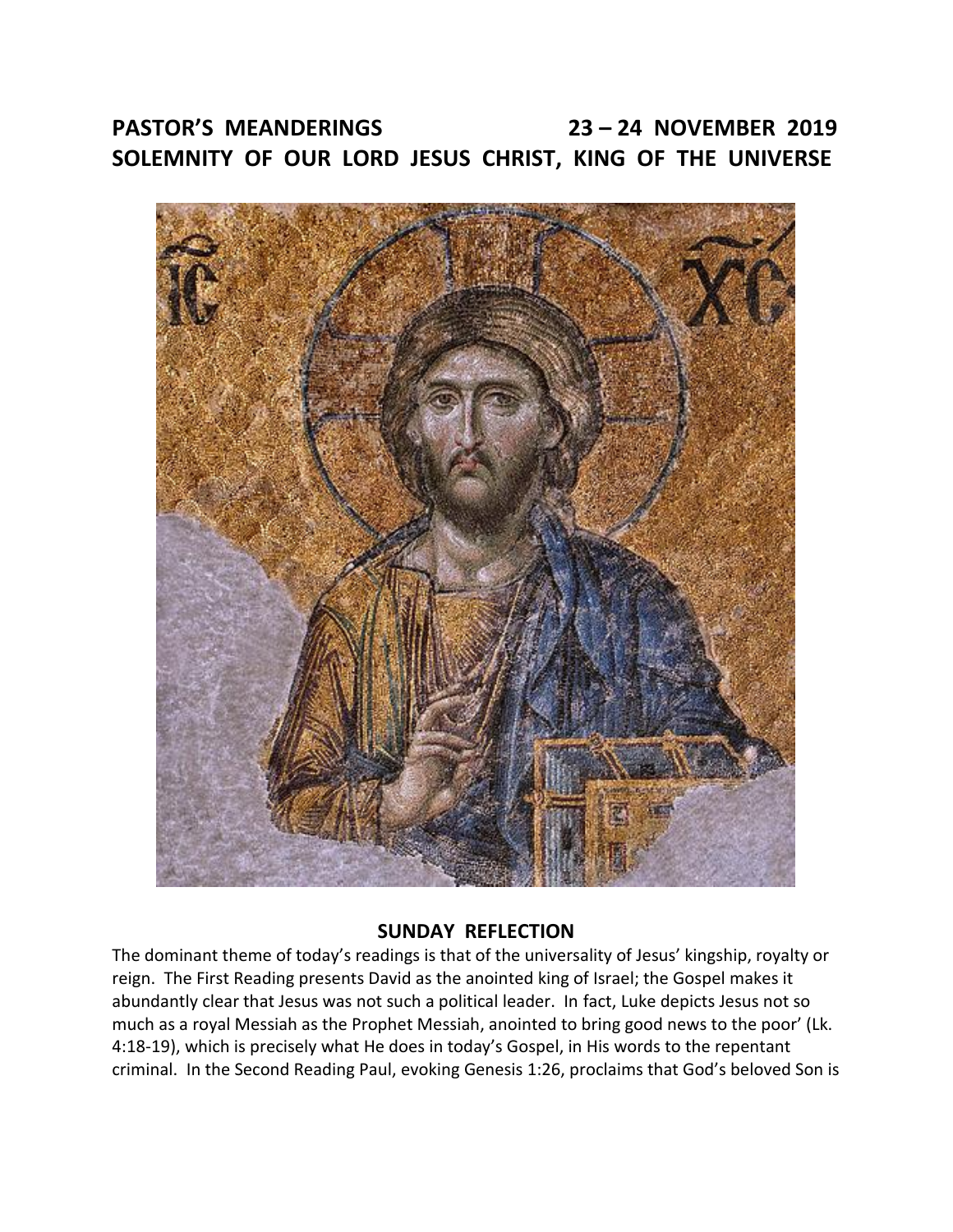the image of the invisible God who reigns supremely and uniquely throughout the universe. Created in, through and for Him, the universe, belongs totally to Him.

The image of the church as the body of Christ, He being the head, develops and completes the witness theme of last Sunday's Gospel. Here the disciples are not only those to whom Jesus will give eloquence and wisdom, they are members of His body, enlivened by His life, directed by Him, accountable to Him. If last Sunday's readings highlighted the beginning of the end of humanity and creation, today we are invited to reflect on the end of that beginning: the fulfilment of everything in, through and for God's Son. Jesus presently continues to accomplish this work in and through the church. As Teresa of Avila put it, Christ no has no hands but ours, no feet, no tongue but ours.

This commission entails respecting, caring for and developing the world in which we live, striving to make it the 'Paradise' promised to the repentant criminal. The garden nuance of 'Paradise' is particularly poignant in this regard, evoking the Garden of Eden. Far from taking Christians out of this world, Paul's view of salvation drivers them into it, making them responsible for the universe in all its dimensions, including conservation of our earthly environment and planetary exploration. We might well ask ourselves: how precisely does God bring the universe to perfection in and through Christ? An answer to this question lies in the love which the Father and His beloved Son have revealed to the world through Jesus' self-giving death on the cross. This love is the attitude service concern, mercy and compassion for the other, an attitude expressed in actions which creates an environment, an atmosphere of peace and security, such as is manifested in Jesus' words to the repentant criminal and is typical of Luke whom Dante called the 'scribe of the mercy of Christ'

**STEWARDSHIP:** Today we celebrate Christ the King and are reminded that all was created through Him and for Him. Does my stewardship of the blessings entrusted to me give evidence that Christ is Lord of my life?

#### T. W. Manson

"The core of all that Jesus teaches about the Kingdom is the immediate apprehension and acceptance of God as King in his own life."

### READINGS FOR FIRST SUNDAY OF ADVENT **1 DEC '19**

**Is. 2:1-5:** The hope that the people of Israel cherished in Isaiah's time was (as so often in history) a hope centered on peace and concord.

**Rom. 13:11-14:** Paul issues a wake-up call to the Christians in Rome: disciples must live honorably. The time for whatever is symbolized by the word 'darkness' is over. **Mt. 24:37-44:** Jesus invites His followers to be prepared for His return at the end of time in the

great event of completing God's work of salvation.

#### St. Augustine of Hippo

"Time is a three-fold present: the present as we experience it, the past as a present memory and the future as a present expectation."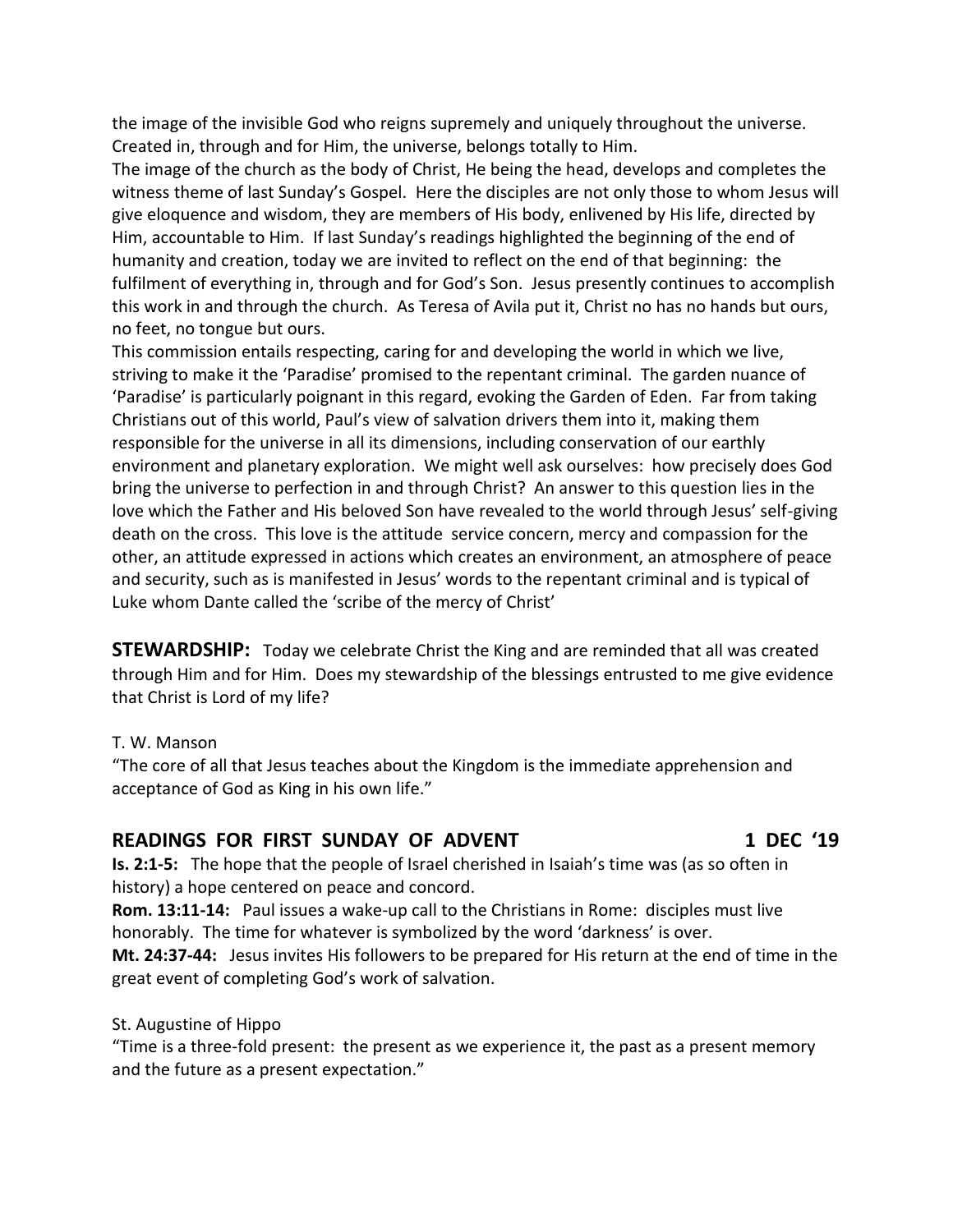# **COMMENTARY ON THE PROPER PRAYERS OF ADVENT FROM THE ROMAN MISSAL**

My usual practice has been to present the readings for the following Sunday as an aid in our preparing ourselves for participating in the Mass. During this Advent season I will also be providing a commentary from the USCCB on the proper prayers that we use (pray together) each of the four Sundays as an aid in a deeper understanding of the words we speak and how we possibly participate in the Mass celebrated.

#### **First Sunday of Advent**

#### **Collect**

 Grant your faithful, we pray, almighty God, the resolve to run forth to meet your Christ with righteous deeds at His coming, so that, gathered at His right hand, they may be worthy to possess the heavenly Kingdom. Through our Lord Jesus Christ, your Son, Who lives and reigns with you in the unity of the Holy Spirit, one God, for ever and ever.

#### **COMMENTARY**

The increasing activity of the faithful comes to the fore in this translation, revealing the richness of the Latin prayer that dates to  $7<sup>th</sup>$  century Rome and Gaul.

- The prayer begins with the gift of almighty God, but the way in which God gives is part of the gift. The Almighty elicits our cooperation in our own transformation.
- At the beginning of the prayer we are described as Gods faithful. We affirm that we are praying.
- Then the prayer offers a poetic reflection on our Christian lives. our journey through life is described as running forth to meet Christ.
- Along the way we accomplish righteous deeds by the grace of God. Even as we are on the way to this encounter, Christ is coming to meet us. Not only does this prayer describe our lifelong journey, but it also describes our journey this Sunday to come to the church building where Christ encounters us in His body the living Church, in the word proclaimed, in the ministers, and especially in the communion we share.
- We are gathered at Christ's right hand every time we journey to this encounter with Christ who comes to us not only in the liturgy but also in the least of our brothers and sisters. Our humble service of others in their need provides the righteous needs that accompany us to His coming. Then we process again, bringing our financial offerings so that with these the Church might continue its good works in society.
- The Almighty elicits our cooperation in our own transformation so that by the gift of God we are deemed worthy to possess the heavenly kingdom. The Almighty elicits our cooperation in our own transformation so that by the gift of God we are deemed worthy to possess the heavenly kingdom.

#### **Prayer over the Offerings**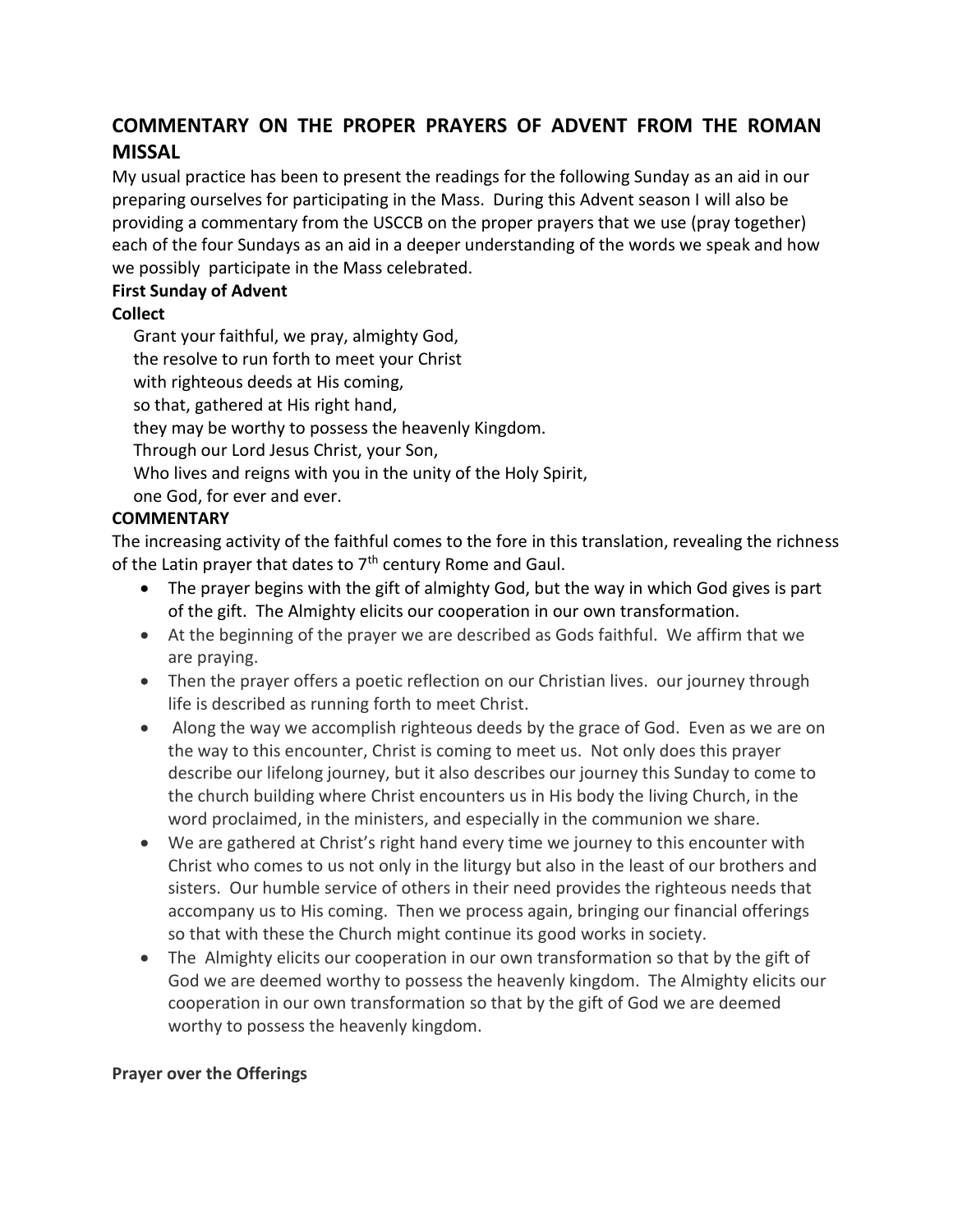Accept, we pray, O Lord, these offerings we make, gathered from among your gifts to us, and may what you grant us to celebrate devoutly here below, gain for us the prize of eternal redemption. Through Christ our Lord.

#### **COMMENTARY**

- Life with the Lord involves an ongoing, reciprocal exchange of gifts. This exchange occurs on two levels in this prayer, on the level of things given and of persons giving themselves. This prayer appears only once in the history of the liturgy, in a sixth century compilation of individual mass booklets developed in Rome, until the prayer was discovered and included in the 1970 Latin edition of the Roman Missal.
- When the gifts of bread and wine and financial contributions are brought forward, the bread and wine are prepared and placed on the altar and this prayer is said over them.
- The initial divine gift begins the exchange. The Lord gives life to all things and with human cultivation brings forth the grain and the g rape from the earth. By the work of human labor we produce from the fruit of the earth the bread and wine offered at Mass as well as food offered to the hungry in their need. The financial contributions offered may also be seen as human collaboration with the divine gifts, whether natural or human resources.
- From these gifts that the Lord has given bounteously to us, we offer a portion in thanksgiving to share in communion and share with our neighbor in their need. We ask the Lord to accept these gifts.
- The second level of exchange occurs in this prayer when the Lord grants us to celebrate the liturgy devoutly and, by implication, to live life from the liturgy we celebrate. Our collaboration with God by responding to the divine gift is what gains for us eternal redemption. Rather than a simple reward given after death, eternal redemption in this prayer characterizes our way of living from the Eucharist we are given to celebrate.

#### **Prayer after Communion**

 May these mysteries, O Lord, in which we have participated, profit us, we pray, for even now, as we walk amid passing things, you teach us by them to love the things of heaven and hold fast to what endures. Through Christ our Lord.

#### **COMMENTARY**

 The prayer after communion looks back to offer a reflection on the communion we have just shared, and it looks forward to tell us how to conduct our daily lives in light of the Eucharist we have just celebrated.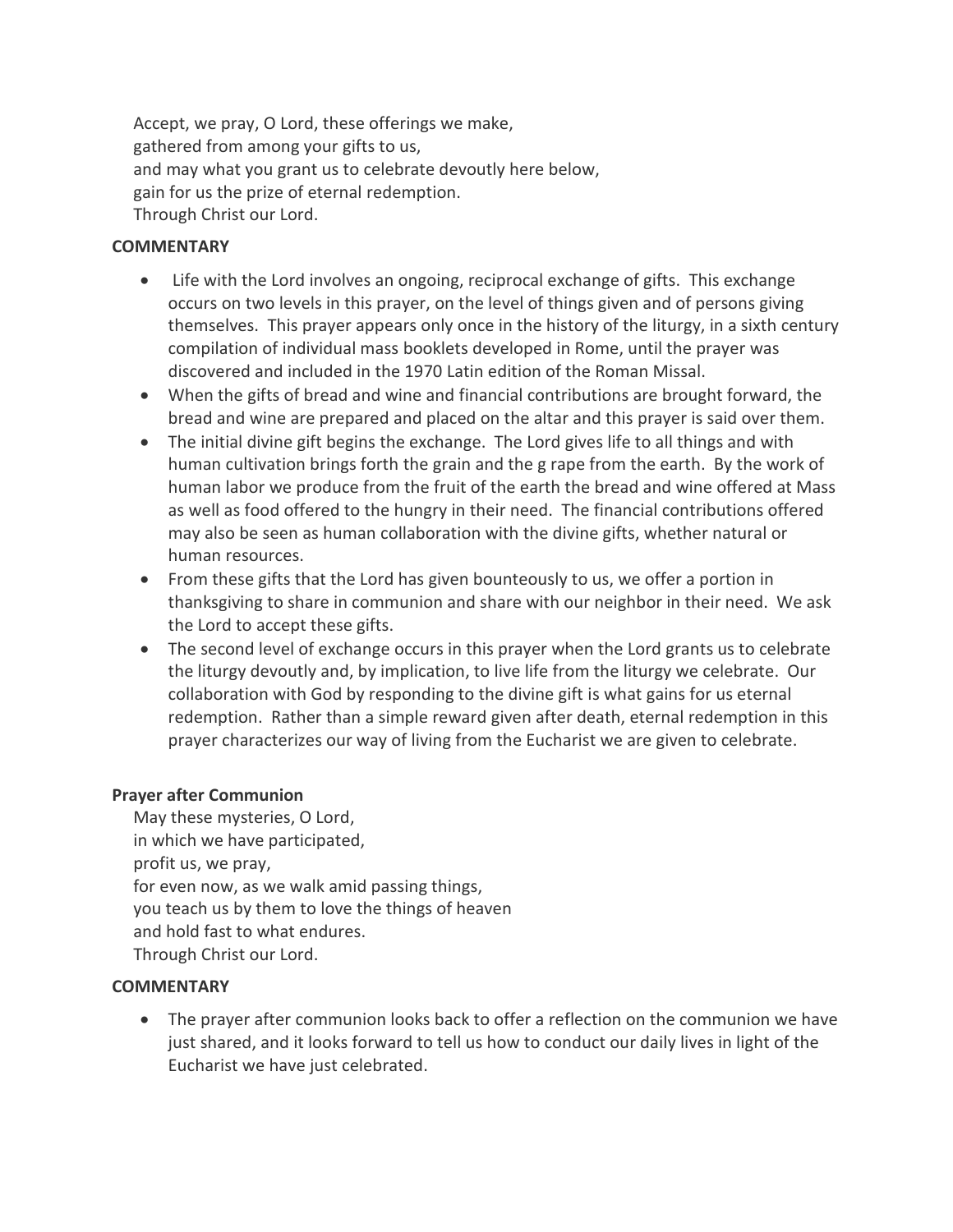- This prayer was newly composed for the 1970 Latin edition of the *Roman Missal* and is based on two 6<sup>th</sup> century Roman prayers that were subsequently lost to the liturgical tradition.
- This prayer turns to the language of commercial exchange to indicate that in commerce with our Lord we derive the profit. Simple participation in the mysteries, however, does not bring about automatic profit. Participation needs personal reflection, which, accompanied with the ongoing gift of our Lord, is profitable to us.
- As we prepare to return to our daily lives, our journey is described as a walk among passing things. Even passing things, however, are useful for divine instruction by which we learn to distinguish between the passing things and what endures. Once we have learned to distinguish between them, we learn to love the things of heaven and to hold fast to what endures.
- The prayer does not say that we reject passing things nor does it describe things of this world in a negative light. Rather, the Eucharistic bread and wine we share, these are the enduring things of heaven, the body and blood of Christ. By sharing our daily bread in communion we learn as a community to value, hold fast and even to love the enduring things of heaven.
- The communion we share informs our daily conduct as we learn to value even passing things as bearers of the enduring things of heaven.

## **CHRIST THE KING:**

Christ's lordship over the universe is commemorated in various ways in feasts of the liturgical year, including the Epiphany, Easter, and the Ascension. With the Solemnity of Christ the King, instituted by Pope Pius XI in 1925 in the context of the growing secularization of the world, the Church wishes to highlight even more clearly Christ's sovereignty over all creation, including human history.

Jesus' reign, as the liturgy of the Mass underlines, is a *regnum veritatis et vitae; regnum sanctitatis et gratiae; regnum justitiae, amoris et pacis.* (Roman Missal, Preface for the feast of Christ the King) Truth, life, holiness, grace, justice, love and peace: these are the values that the human heard most longs for, and we Christians can contribute to bringing them about. We can do so especially through works of mercy done for the most needy, as the gospel for this feast year A reminds us *For I was hungry and you gave me food, I was thirsty and you gave me drink, I was a stranger and you made me welcome.* (Mt. 25:35)

Nevertheless, Jesus Himself warned us, My Kingdom is not of this world. (Jn. 18:36) His sovereignty will be seen in its fullness at His second coming in glory, *when there will be new heavens and a new earth, and all creatures, free from the slavery of sin, will serve and never cease to praise Him.* (Roman Missal, Mass of Christ the King, Collect) now is the time of expectation , of working for His kingdom, confident that the final victory will be His. Jesus is the center of history: not only the history of mankind as a whole, but also of each individual person. Even when it seems that everything is lost, it is always possible to appeal to our Lord like the good thief, as the gospel for Year C tells. (Lk. 23:35-43) What peace comes from the fact that, in spite of our past, with sincere repentance we can always enter the Kingdom oF God. "today we can think about our own story, the path of our life. Each one of us has our history; we each have our mistakes, our sins, our happy moments and our sad ones. On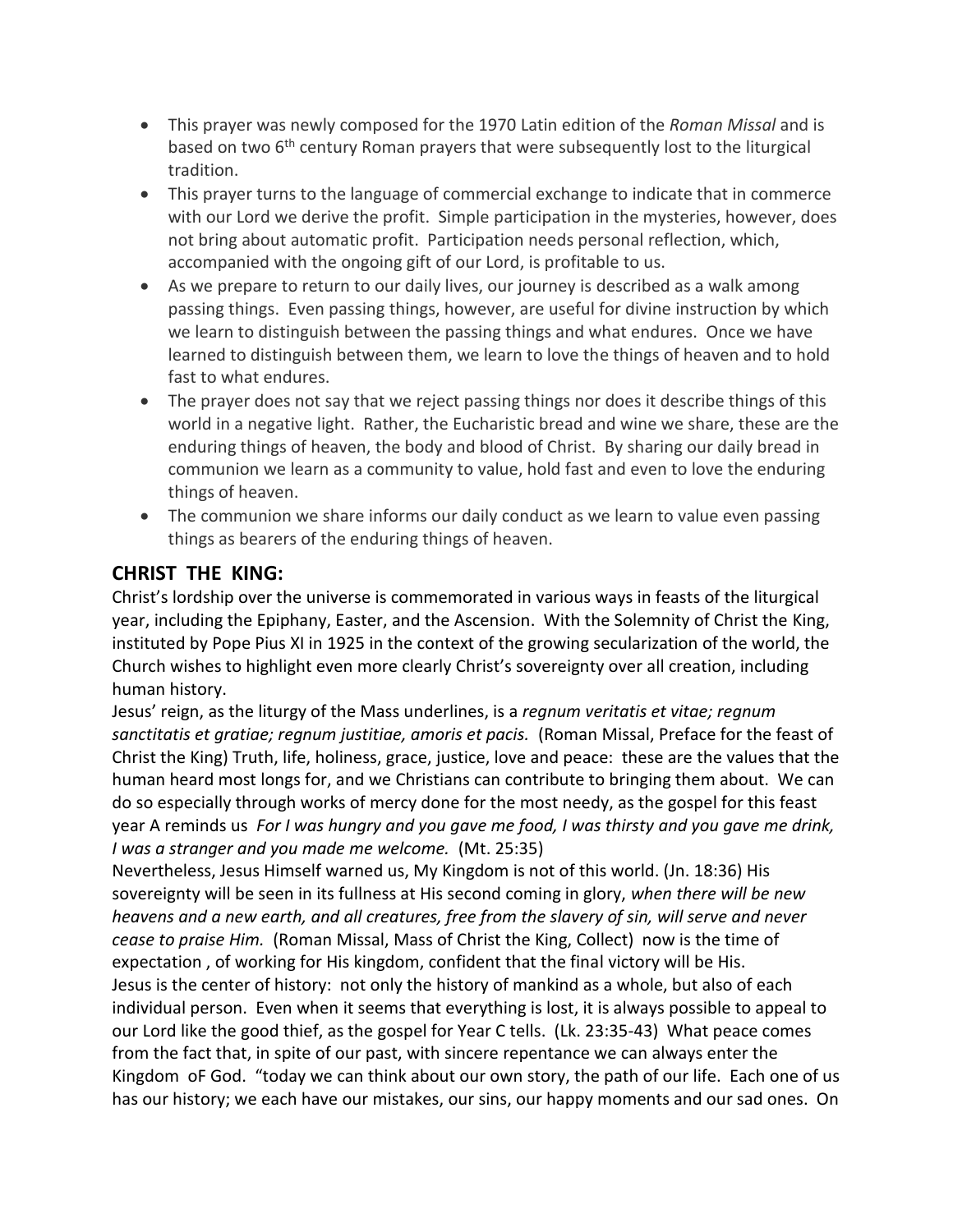a day such as thi8s we do well to think about our own history, and to look at Jesus, and to say often, but from the heart, in silence, each one of us: 'Remember me, Lord, now that you are in your Kingdom. Jesus, remember me, because I want to be good, I want to be good, but I don't have the strength, I just can't. I'm a sinner, a sinner. But remember, Jesus. You can remember me because you're in the center, you're right there, in your kingdom'." (Pope Francis, Homily, 24 November 2013)

**ADVENT:** Advent can come as a surprise to us sometimes, beginning right after the busy Thanksgiving holiday with family and friends. It's not unlike the surprise of Mary when she received news that she was pregnant with Jesus. Like her, we are challenged to take the season of Advent as a time for pause, reflection, and preparation for the gift of God's love coming to us through the baby Jesus. I wonder though; the hype for the retail aspects of Christmas start earlier each year, often predating Halloween. Some stores are already having their sales. And of Course others are attempting to beat out the competition by having "Black Friday" sales before Black Friday. Where did that term originate and why? The short of it is that the weeks leading up to Christmas are filled with holiday songs, seasonal sales, decorations, lights, and sometimes Advent wreaths and candles. Why? So we tend to lose the awareness of Advent and what this brief Season is about? What is it that we're celebrating? What is Advent?

Each year the Catholic Church gives us an incredible opportunity for a powerful encounter with Jesus. In her genius, the Church invites us during Advent to take a step back and look at who we are, what we are doing, and where Jesus fits into our lives. Jesus came into this world at that first Christmas for you, to bring meaning and deep satisfaction into your life, to fill you with lasting joy, and ultimately to bring you to eternal happiness with Him in heaven.

In the midst of the hustle and bustle of the season, let us strive to keep Advent a season of waiting and longing, of conversion and hope, meditating often on the incredible love and humility of our God in taking on flesh of the Virgin Mary. In our shopping and baking, let us remember to purchase and prepare something for the poor. When we clean our homes, let us distribute some of our possessions to those who lack many necessities. While we are decking the halls of our homes, let us not forget to prepare a peaceful place in our hearts wherein our Savior may come to dwell.

#### **Focus on the Liturgy**

*I am the voice of one crying in the wilderness, make straight the way of the Lord.*

There are always four Sundays in Advent, though not necessarily four full weeks. The liturgical color of the season is violet or purple, except on the Third Sunday of Advent, called *Gaudete* or Rejoice Sunday, when optional rose vestments may be worn. The Gloria is not recited during Advent liturgies, but the Alleluia is retained.

The prophecies of Isaiah are read often during the Advent season, but all of the readings of Advent focus on the key figures of the Old and New Testaments who were prepared and chosen by God to make the Incarnation possible: the Blessed Virgin Mary, St. John the Baptist, St. Joseph, Sts. Elizabeth and Zechariah. The expectancy heightens from December 17 to December 24 when the Liturgy resounds with the seven magnificent Messianic titles of the O Antiphons.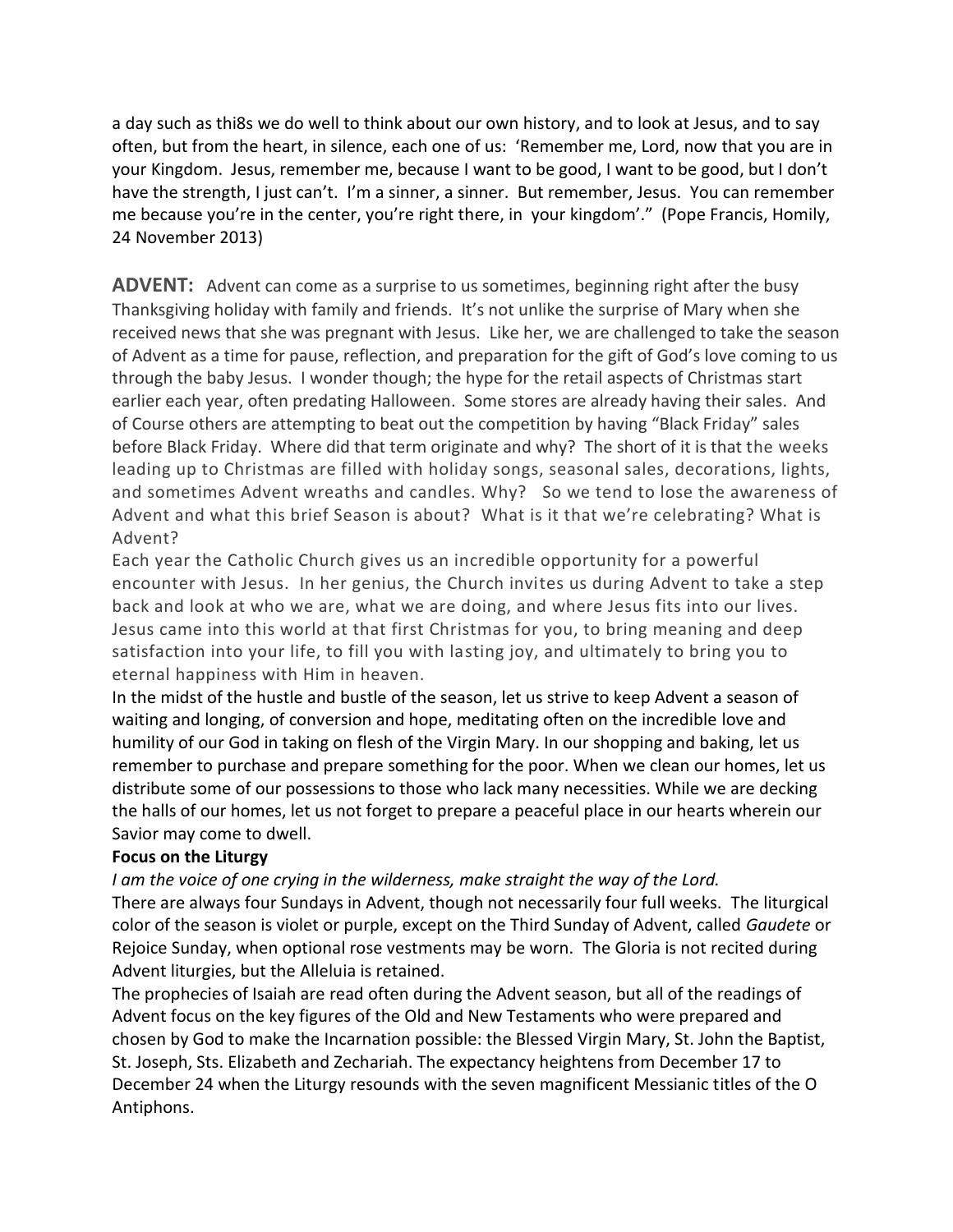The Advent season also has a Marian and pro-life focus. We meditate on this wonderful mystery of the Word Made Flesh with as much eagerness as his Mother, Mary prepared and awaited the birth of her son. In the USA we celebrate the special feasts of the Immaculate Conception, the patroness of the United States of America, on December 8, and Our Lady of Guadalupe, patroness of the Americas, on December 12. Other saints' days traditionally associated in with our preparation for Christmas include St. Nicholas, patron saint of children whose feast falls on December 6, and the saint of light, St. Lucy on December 13. Roughly four week, four Sunday's with an ongoing developing theme directing us towards the celebration of the great feast of the Incarnation. Are we attentive and ready?

# **PRAYERS**



O Lord our God, You alone are the Most Holy King and Ruler of all nations. We pray to You, Lord, in the great expectation of receiving from You, O Divine King, mercy, peace, justice and all good things. Protect, O Lord our King, our families and the land of our birth. Guard us we pray Most Faithful One. Protect us from our enemies and from Your Just Judgment. Forgive us, O Sovereign King, our sins against you. Jesus, You are a King of Mercy. We have deserved Your Just Judgment Have mercy on us, Lord, and forgive us. We trust in Your Great Mercy. O most awe-inspiring King, we bow before You and pray; May Your Reign, Your Kingdom, be recognized on earth. Amen.

**Act of Dedication of the Human Race to Jesus Christ the King**